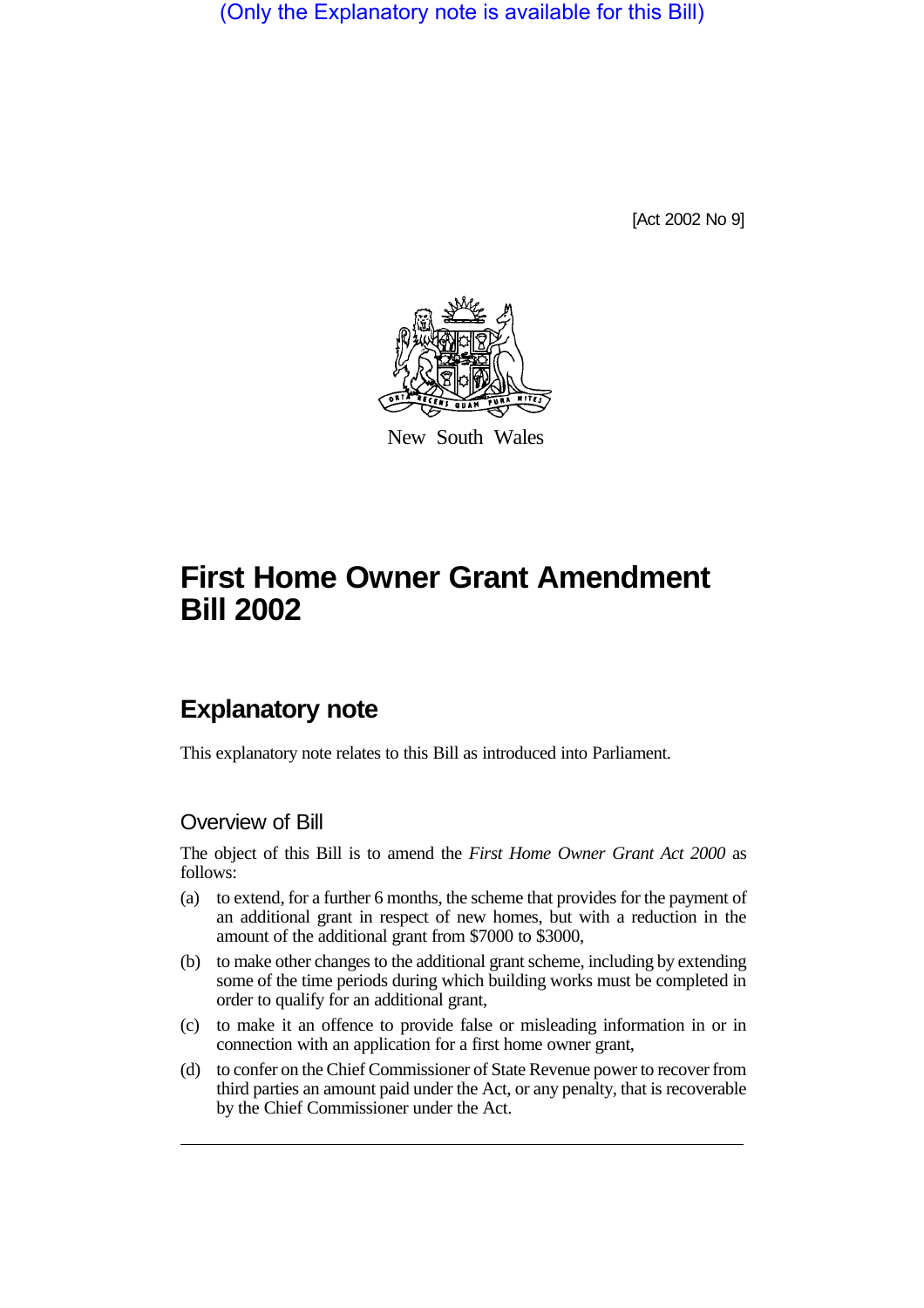First Home Owner Grant Amendment Bill 2002 [Act 2002 No 9]

Explanatory note

## Outline of provisions

**Clause 1** sets out the name (also called the short title) of the proposed Act.

**Clause 2** provides for the commencement of the proposed Act on the date of assent.

**Clause 3** is a formal provision giving effect to the amendments to the *First Home Owner Grant Act 2000* set out in Schedule 1.

# **Schedule 1 Amendments**

#### **Extension of scheme for payment of additional grant**

At present, the Act provides for the payment of an additional first home owner grant of up to \$7000 in respect of a new home if the contract to buy or build the home is made, or owner building work starts, after 8 March 2001 and before 1 January 2002 (subject to certain additional requirements with respect to completion of building work for homes that are not yet built). Accordingly, the maximum first home owner grant payable in respect of a new home was increased from \$7000 to \$14000.

The amendments extend the operation of the additional grant scheme for a further 6 months, but with a reduction in the amount of the additional grant payable. As a result of the changes, an additional grant of up to \$3000 will be payable in respect of a new home if the contract to buy or build the home is made, or owner building work is started, after 31 December 2001 and before 1 July 2002. Accordingly, the maximum first home owner grant payable in respect of the home will be increased from \$7000 to \$10000.

Similar to existing requirements, eligibility for the additional grant is subject, in the case of new homes that have not yet been built or completed, to certain requirements with respect to the start and completion of building works. The requirements can be summarised as follows:

- (a) in the case of a contract to build a home—the building work must be started within 26 weeks after the contract is made, and completed or required by the contract to be completed within 18 months after the building work is started, and
- (b) in the case of a contract for a purchase "off-the-plan"—the building work must be completed or required by the contract to be completed before 1 July 2004,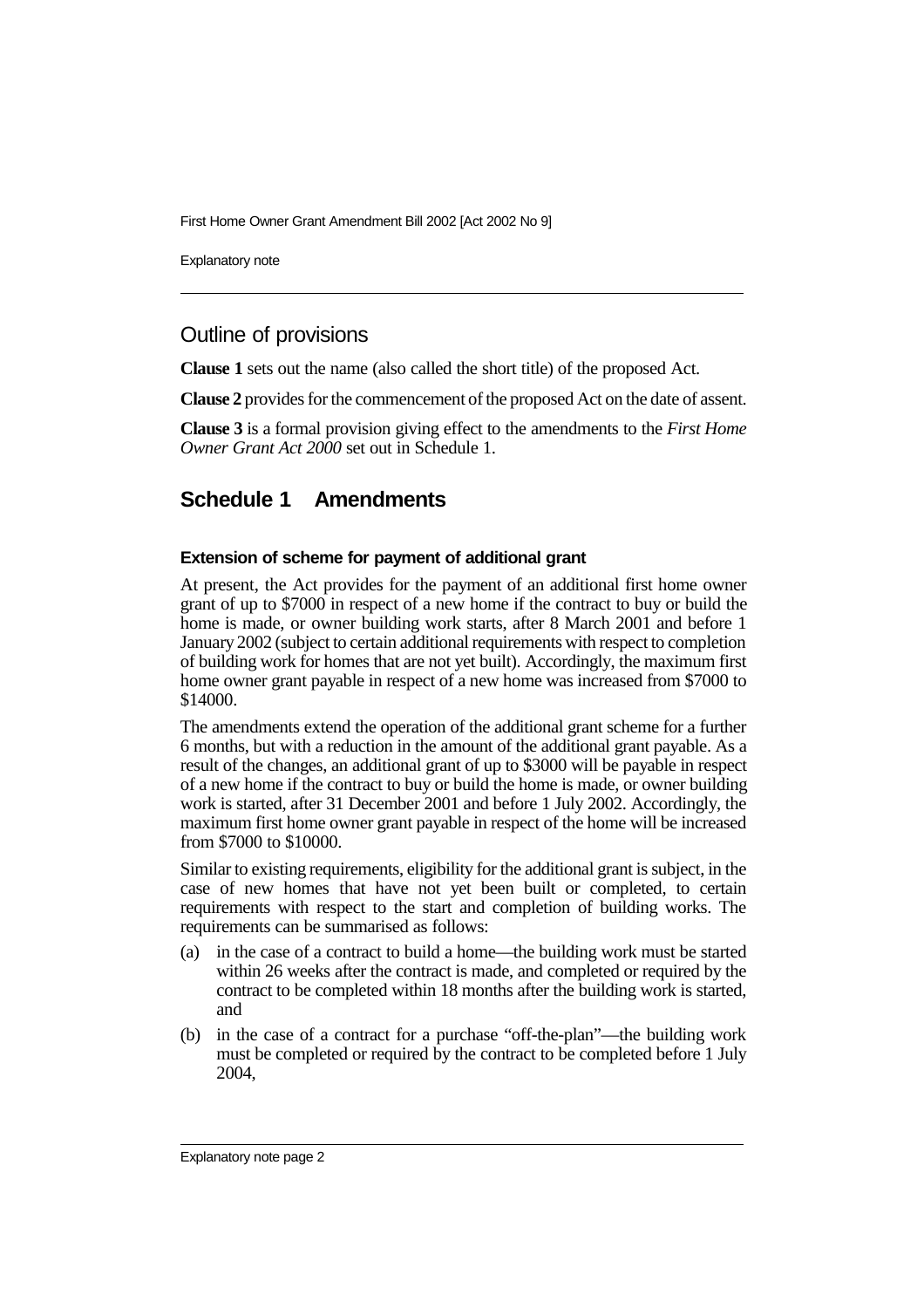First Home Owner Grant Amendment Bill 2002 [Act 2002 No 9]

Explanatory note

(c) in the case of owner building work—the building work must be completed before 1 July 2004.

See **Schedule 1 [1]**–**[3]**.

**Schedule 1 [7]** contains a validation provision for grants already made under the new arrangements.

#### **Other changes to additional grant scheme**

As mentioned above, the existing additional grant scheme has certain eligibility requirements relating to the start and completion of building works on new homes. The amendments extend various deadlines under the scheme, with effect from 9 October 2001. Accordingly, the extensions will apply only in respect of contracts to buy or build new homes that were made, or owner building work that was started, on or after 9 October 2001. There are no changes to the deadlines in respect of contracts made, or owner building work started, before 9 October 2001.

In the case of a contract to build a new home, at present the additional grant is payable only if the building work starts within 16 weeks after the contract is made and is completed (or required by the contract to be completed) within 12 months after it is started. Under the new eligibility requirements for contracts made on or after 9 October 2001 and before 1 January 2002, the building work must be started within 26 weeks after the contract was made and completed (or required by the contract to be completed) within 18 months after the building work is started.

In the case of a contract to purchase "off-the-plan", at present the additional grant is payable only if the building work is completed (or required by the contract to be completed) before 1 May 2003. Under the new eligibility requirements for contracts made on or after 9 October 2001 and before 1 January 2002, the building work must be completed (or required by the contract to be completed) before 1 January 2004.

In the case of owner building work, at present the additional grant is payable only if the building work is completed before 1 May 2003. Under the new eligibility requirements for owner building work started on or after 9 October 2001 and before 1 January 2002, the building work must be completed before 1 January 2004.

The amendments also make it clear that, for the purposes of the additional grant scheme, a *new home* may include a home that is substantially renovated, or demolished and rebuilt, in circumstances where the Commonwealth goods and services tax is payable.

See **Schedule 1 [1]**.